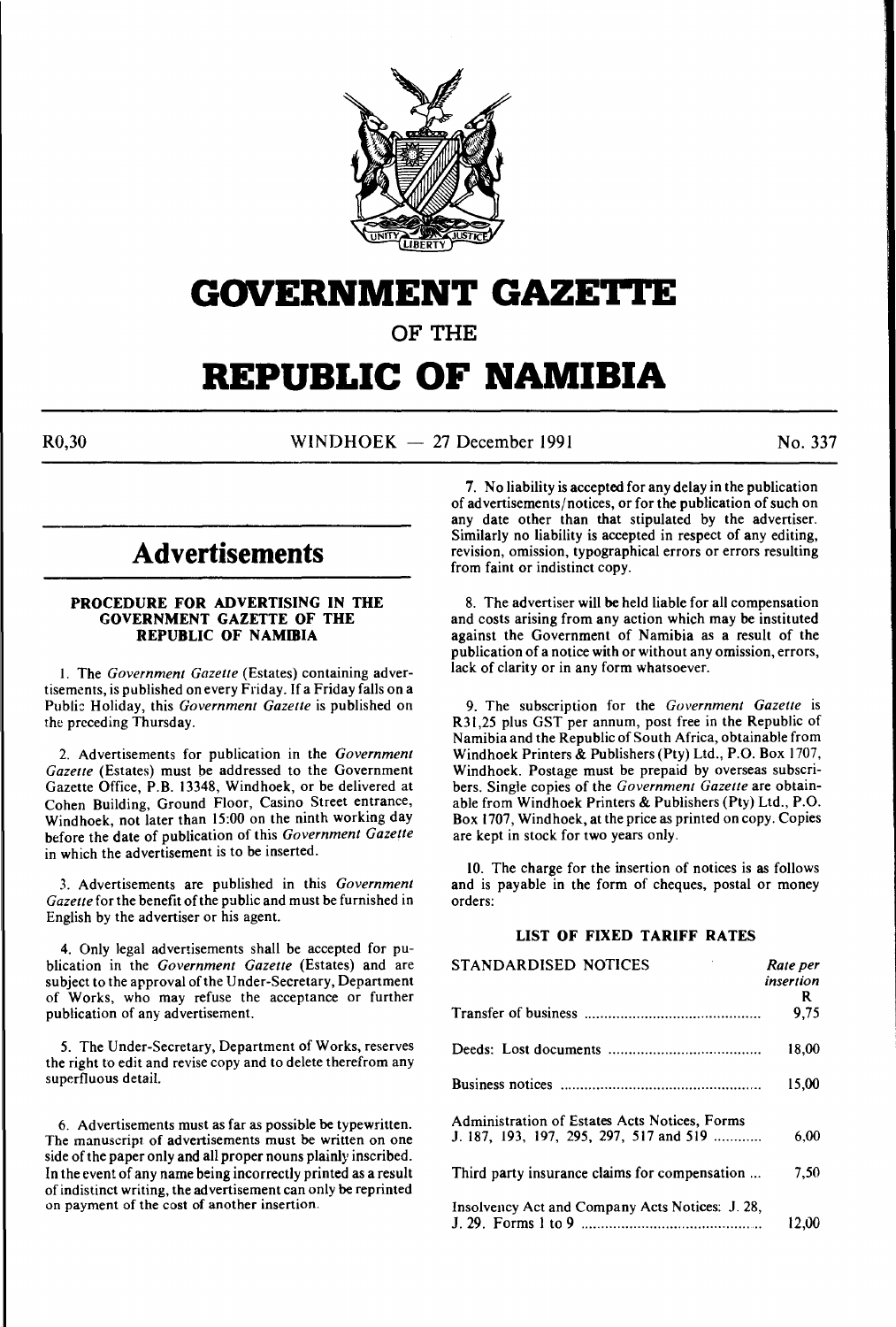| Nο. | 337 |
|-----|-----|
|     |     |

| J.B. $-$ Forms 2 and 6 $-$ additional statements<br>according to word count table, added to the basic<br>traffic.                                                                                      |        |
|--------------------------------------------------------------------------------------------------------------------------------------------------------------------------------------------------------|--------|
| Change of name (two insertions)                                                                                                                                                                        | 90,00  |
| Naturalisation notices (including a reprint for the                                                                                                                                                    | 6,00   |
| Unclaimed moneys $-$ only in the Government<br>Gazette, closing date 15 January (per entry of                                                                                                          | 2.50   |
|                                                                                                                                                                                                        | 15,00  |
|                                                                                                                                                                                                        | 6,00   |
| NON-STANDARDISED NOTICES                                                                                                                                                                               |        |
| Company notices:                                                                                                                                                                                       | R      |
| Short notices: Meetings, resolutions, offers of<br>compromise, conversions of companies, voluntary<br>windings-up, et.: closing of members' registers<br>for transfer and/or declarations of dividends | 33,00  |
| Declaration of dividends with profit statements,                                                                                                                                                       | 75,00  |
| Long notices: Transfers, changes in respect of<br>shares or capital, redemptions, resolutions, volun-                                                                                                  | 100.00 |

| FORM J 193 |  |
|------------|--|
|            |  |

## NOTICE TO CREDITORS IN DECEASED ESTATES

All persons having claims against the estates mentioned below are hereby called upon to lodge their claims with the executors concerned, whithin 30 days (or otherwise as indicated) calculated from the date of publication hereof. The information is given in the following order: Estate number, surname and christian names, date of birth, identity number, last address, date of death; surviving spouse's names, surname, date of birth and identity number; name and address of executor or authorised agent, period allowed for lodgement of *claims if other than 30 days.* 

537/91 DE BRUYN Dennis, Windhoek, 6 August 1964, 640806 08 0061 8, Windhoek, 24 November 1991. T.J.A. Saunderson, P.O. Box 24304, Windhoek.

|                                                           | 33,00  |
|-----------------------------------------------------------|--------|
| Liquidators' and other appointees' notices                | 21,00  |
| SALES IN EXECUTION AND OTHER PUBLIC SALES:                |        |
|                                                           | 54,00  |
| Public auctions, sales and tenders:                       |        |
|                                                           | 18,00  |
|                                                           | 45,00  |
|                                                           | 69,00  |
| <b>ORDERS OF THE COURT:</b>                               |        |
| Provisional and final liquidations or sequestra-          |        |
|                                                           | 42,00  |
| Reduction or change in capital mergers, offers of         | 100,00 |
| Judical managements, curator bonis and similar            | 100,00 |
|                                                           | 12,00  |
|                                                           | 12,00  |
| Supersession and discharge of petitions (J. 158)          |        |
| 11. The charge for the insertion of advertisements other  |        |
| than the notices mentioned in paragraph 10 is at the rate |        |
| of R2,50 per cm double column. (Fractions of a cm must be |        |
| calculated as a cm).                                      |        |

12. No advertisements shall be inserted unless the charge is prepaid. Cheques, drafts, postal or money orders must be made payable to the Under-Secretary, Department of Works, Private Bag 13348, Windhoek.

## THE ALIENS ACT, 1937

#### NOTICE OF INTENTION OF CHANGE OF SURNAME

I, MR. DAVID NIKODEMUS, residing at Onangombe and is a student, intend applying to the Minister of Civic Affairs for authority under section 9 of the Aliens Act, 1937, to assume the surname IIMENE for the reasons: Iimene is my father's surname Nikodemus is his name and I use it in the past traditionally as my surname.

I previously bore the name(s) DAVID NIKODEMUS.

Any person who objects to my assumption of the said surname of IIMENE should as soon as my be lodge his objection, in writing, with a statement of his reasons therefor, with the Magistrate of Ondangwa.

DATED at WINDHOEK this 9th day of December 1991.

D. NIKODEMUS P.O. Box 888 Ondangwa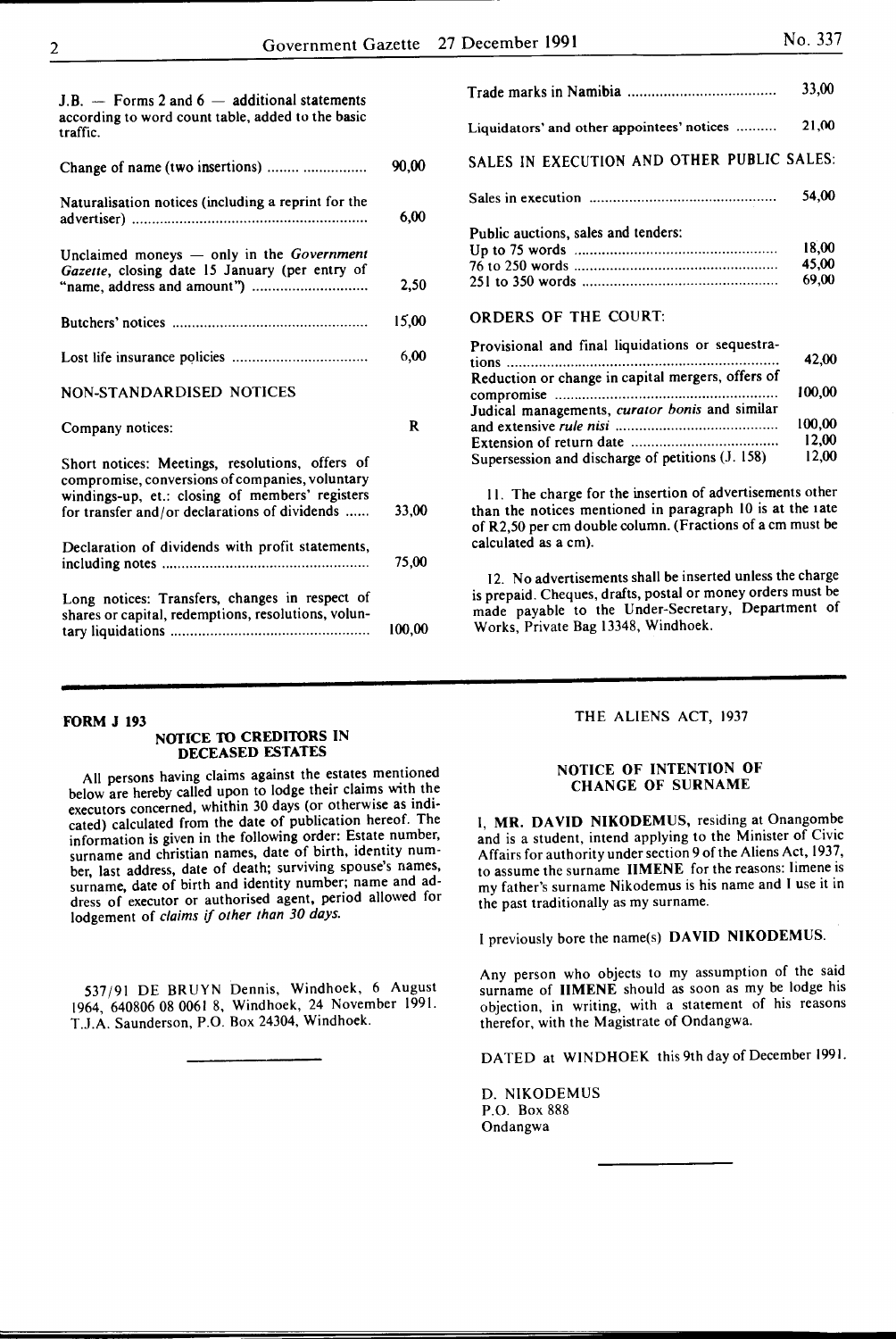### NOTICE OF INTENTION OF CHANGE OF SURNAME

I, MR. AINO MATEUS, residing at Ongwediva and is a student at Ongwediva Teacher'S Training Colloge, intend applying to the Minister of Civic Affairs for authority under section 9 of the Aliens Act, 1937, to assume the surname AMPWEYA for the reasons: I wrongly used my father's name as my surname.

I previously bore the name(s) AINO MATEUS.

Any person who objects to my assumption of the said surname of **AMPWEYA** should as soon as my be lodge his objection, in writing, with a statement of his reasons therefor, with the Magistrate of Ondangwa.

DATED at WINDHOEK this 16th day of December 1991.

A. MATEUS P.O. Box 1187 Oshakati

#### NOTICE OF INTENTION OF CHANGE OF SURNAME

I, MR. LINUS ENOS, residing at Ruacana and is a student at Ongwediva, intend applying to the Minister of Civic Affairs for authority under section 9 of the Aliens Act, 1937, to assume the surname ABRAHAM for the reasons: My father's surname is Abraham. I used traditional my father's name as my surname.

I previously bore the name(s) LINUS ENOS.

Any person who objects to my assumption of the said surname of **ABRAHAM** should as soon as my be lodge his objection, in writing, with a statement of his reasons therefor, with the Magistrate of Ondangwa.

DATED at WINDHOEK this 18th day of December 1991.

L. ENOS P.O. Box 34 Ruacana

#### NOTICE OF INTENTION OF CHANGE OF SURNAME

I, MR. LINUS SHAANIKA FANUEL, residing at Uukwambe and is a student, intend applying to the Minister of Civic Affairs for authority under section 9 of the Aliens Act, 1937, to assume the surname SHIIMI for the reasons: Shiimi is my father's surname. Fanuel is my father's first name which I previously used as my surname.

l previously bore the name(s) LINUS SHAANIKA FANUEL.

Any person who objects to my assumption of the said surname of SHIIMI should as soon as my be lodge his objection, in writing, with a statement of his reasons therefor, with the Magistrate of Ondangwa.

DATED at WINDHOEK this 13th day of December 1991.

L.S. FANUEL P.O. Box 696 Oshakati

#### NOTICE OF INTENTION OF CHANGE OF SURNAME

I, DROTEA-NEKANDJO KALEKE residing at Omunkete and employed as teacher  $-$  Ministry of Education, intend applying to the Minister of Civic Affairs for authority under section 9 of the Aliens Act, 1937, to assume the surname SIMEON for the reasons: Simeon is my father's real surname.

previously bore the name(s)  $DROTEA-$ NEKANDJO KALEKE.

Any person who objects to my assumption of the said surname of **SIMEON** should as soon as my be lodge his objection, in writing, with a statement of his reasons therefor, with the Magistrate of Ondangwa.

DATED at WINDHOEK this 13th day of December 1991.

D.K. KALEKE P.O. Box 839 Oshakati

## NOTICE OF INTENTION OF CHANGE OF SURNAME

I, THIMOTHEUS NATANAEL, residing at Erf I, Wanaheda and employed as welder at C.D.M. Oranjemund, intend applying to the Minister of Civic Affairs for authority under section 9 of the Aliens Act, 1937, to assume the surname KAMBUDU for the reasons: Kambudu is my father's real surname. I previously used traditional my father's name as my surname.

I previously bore the name(s) THIMOTHEUS NATANAEL.

Any person who objects to my assumption of the said surname of **KAMBUDU** should as soon as my be lodge his objection, in writing, with a statement of his reasons therefor, with the Magistrate of Ondangwa.

DATED at WINDHOEK this 13th day of December 1991.

T. NATANAEL P.O. Box 60453 Windhoek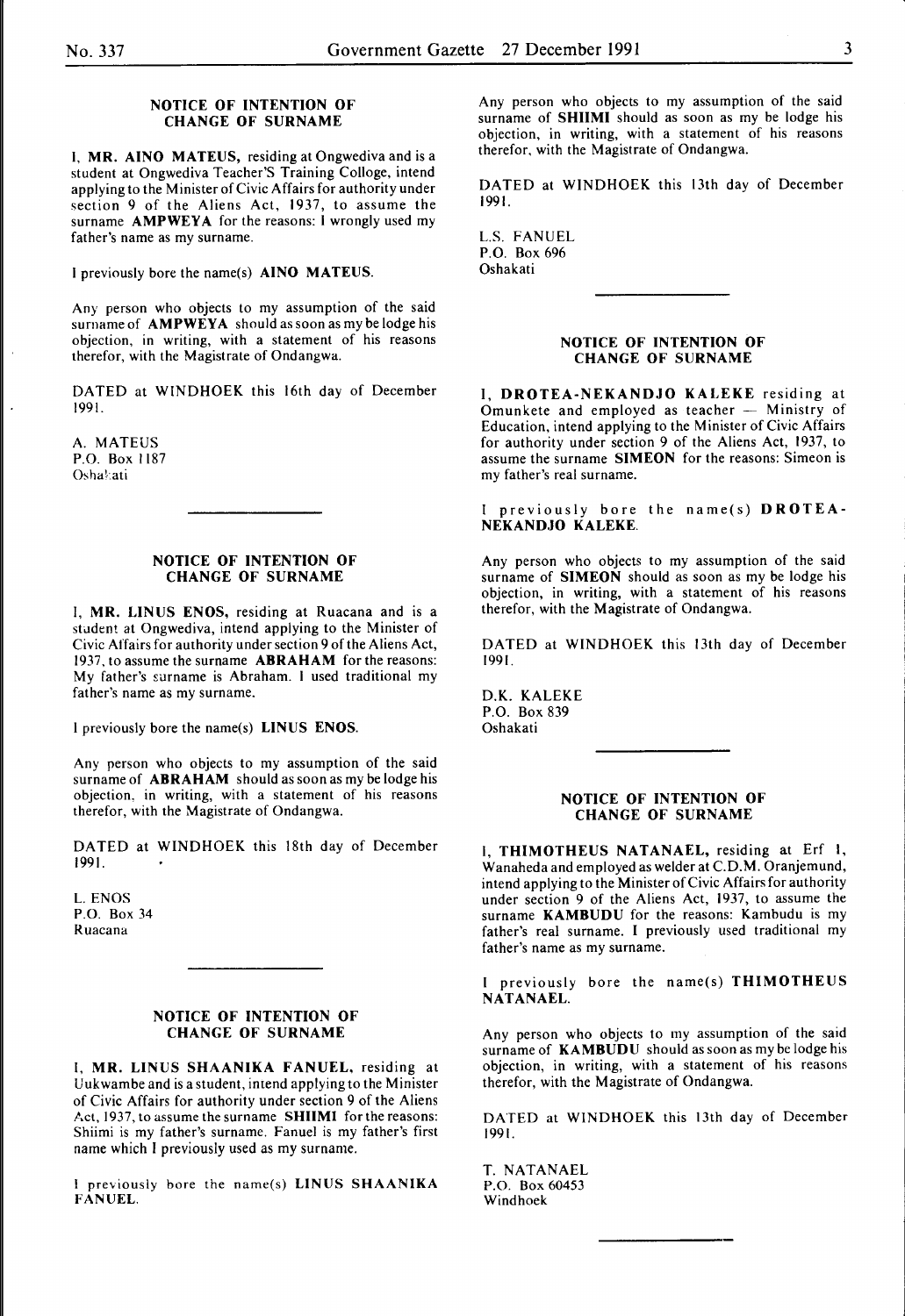### NOTICE OF INTENTION OF CHANGE OF SURNAME

I, JOHN FOREMAN DE WET, residing at Arimathea Street No. 3690, and is a student at Academy, intend applying to the Minister of Civic Affairs for authority under section 9 of the Aliens Act, 1937, to assume the surname IIHOESEB for the reasons: *De* Wet is not my real surname.

I previously bore the name(s) JOHN FOREMAN.

Any person who objects to my assumption of the said surname of IIHOËSEB should as soon as my be lodge his objection, in writing, with a statement of his reasons therefor, with the Magistrate of Windhoek.

DATED at WINDHOEK this 12th day of December 1991.

J.F. DE WET P.O. Box 7771 Windhoek

#### NOTICE OF INTENTION OF CHANGE OF SURNAME

I, SAM KASHITUNDU, residing at D53-57 Katutura, and is employed as labourer at Bank of Namibia, intend applying to the Minister of Civic Affairs for authority under section 9 of the Aliens Act, 1937, to assume the surname NAMBELELA for the reasons: I previously use the surname Kashitundu for security reasons and to obtain a job. My real surname is Nambelela.

I previously bore the name(s) SAM KASHITUNDU.

I intend also applying for authority to change the surname of my wife MERIAM KATJITUNDU and minor child(ren) KAUUNAMBILI LUCAS, SAFANJA KATJITUNDU, MBINOMUAMI KATJITUNDU, NDIWANA KASHITUNDU and ROSALIA KATJITUNDU to NAMBELELA.

Any person who objects to our assumption of the said surname of **NAMBELELA** should as soon as my be lodge his objection, in writing, with a statement of his reasons therefor, with the Magistrate of Windhoek.

DATED at WINDHOEK this 12th day of December 1991.

S. KASHITUNDU P.O. Box 2882 Windhoek

## IN THE HIGH COURT OF NAMIBIA

In the matter between:

FIRST NATIONAL BANK OF NAMIBIA and HENDRIK PETRUS LUTTIG Plaintiff Defendant

## NOTICE OF SALE IN EXECUTION

Pursuant to a Judgement of the above Honourable Court granted on 2 August 1991, the following immovable property will be sold by the Deputy Sheriff of the District of Grootfontein on Tuesday, the 14th day of January 1992 at llhOO in the forenoon at the Portion 39 of the Farm Shamalindi No. 810, Grootfontein.

| <b>CERTAIN:</b> | Portion 39 of the Farm Shama- |
|-----------------|-------------------------------|
|                 | lindi No. 810, Grootfontein.  |
|                 |                               |

SITUATE: Registration Division "B"

Prospective buyers are specifically warned to satisfy themselves in regard to any improvements which may exist on the property, as such improvements cannot be described *here*  more fully.

Take further notice that the "Conditions of Sale-in-Execution"willlie for inspection at the office of the Deputy Sheriff at Grootfontein and at the Head Office of Plaintiff at Windhoek and Plaintiff's Attorneys, Hohne & Co., at Grootfontein.

DATED at WINDHOEK on this 5th day of December 1991.

FISHER, QUARMBY & PFEIFER Attorneys for Plaintiff 108 SWABS Building Post Street Windhoek

#### IN THE MAGISTRATE'S COURT OF WINDHOEK

HELD AT WINDHOEK CASE NO.: 3791/91

In the matter between:

SWA BUILDING SOCIETY and JEREMIA DEWALD BEZUIDENHOUT Plaintiff Defendant

#### NOTICE OF SALE IN EXECUTION

In execution of a Judgement granted by the above Honourable Court, the following property will be sold by public auction by the Court Messenger for the District of Windhoek on Tuesday, the 7th day of January 1992, at IOhOO in the forenoon at Erf No. 80, Okahandja township.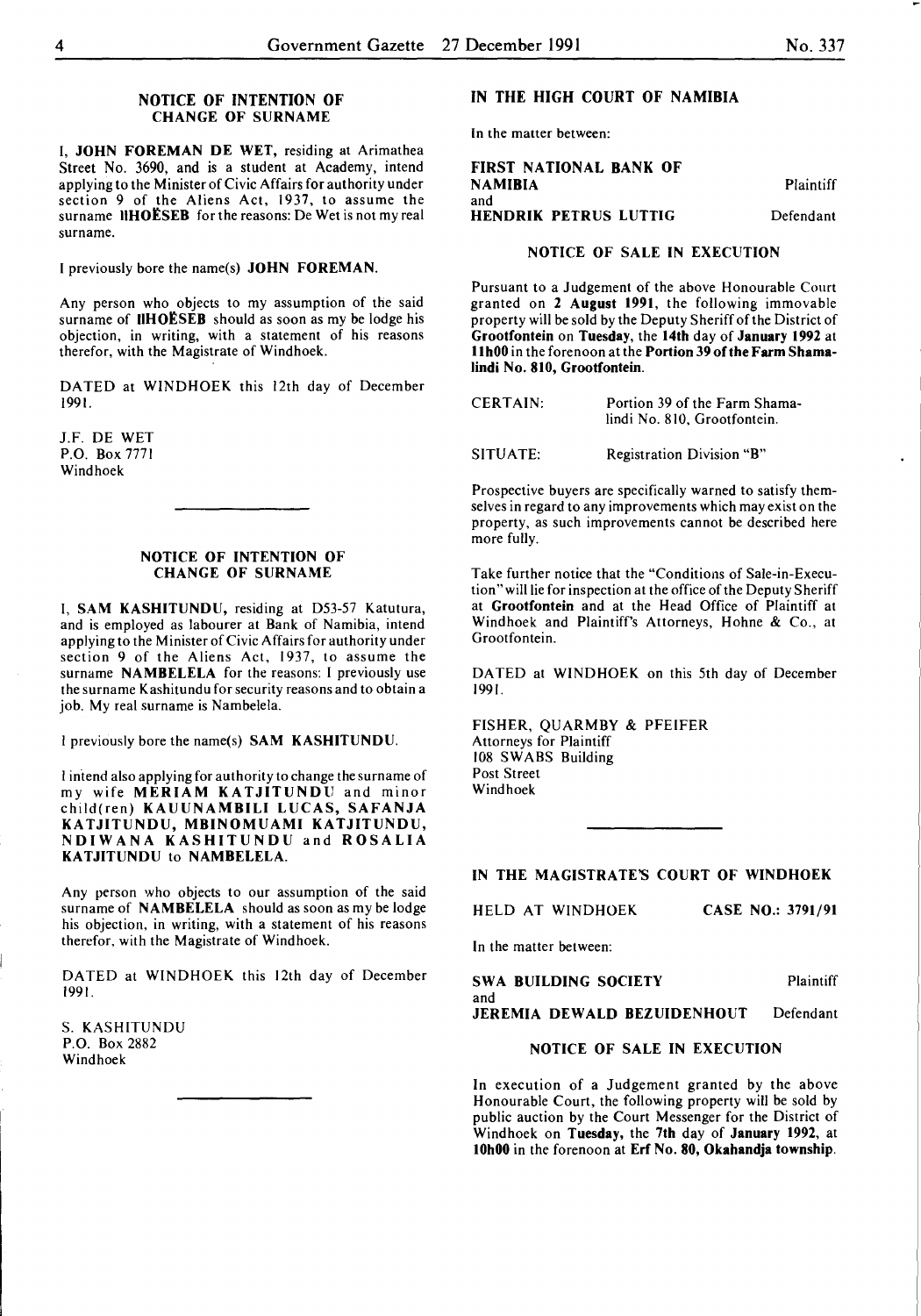$\ddot{\phantom{0}}$ 

| CERTAIN: | Erf No. 80, Okahandja. |
|----------|------------------------|
|----------|------------------------|

SITUATE: In the Municipality of Okahandja Registration Division "J"

with improvements thereon.

## CONDITIONS OF SALE

- I. The Sale is subject to the provisions of the Magistrates Court Act No. 32 of 1944 as amended, and the property will be sold "voetstoots" according to the existing title deed.
- 2. One tenth of the purchase price shall be payable immediately after the Sale in cash, the balance together with interest thereon at 20% against transfer, which transfer shall be given without delay.
- 3. With improvements on the property although no warranty is given in this regard:
- 4. The complete Conditions of Sale will be read out at the time of the sale, and may be inspected beforehand at the offices of the Court Messenger, the SWA Building Society and Plaintiff's attorneys at Windhoek.

| FISHER, QUARMBY & PFEIFER |
|---------------------------|
|                           |
|                           |
|                           |
|                           |
|                           |
|                           |
|                           |

## IN THE MAGISTRATE'S COURT OF WINDHOEK

|  | HELD AT WINDHOEK |  | CASE NO.: 8993/91 |
|--|------------------|--|-------------------|
|  |                  |  |                   |

In the matter between:

| SWA BUILDING SOCIETY      | Plaintiff |
|---------------------------|-----------|
| and                       |           |
| <b>SHAUN IVAN DONOVAN</b> |           |
| ENGELBRECHT               | Defendant |

## NOTICE OF SALE IN EXECUTION

In execution of a Judgement granted by the above Honourable Court, the following property will be sold by public auction by the Court Messenger for the District of Windhoek on Monday, the 6th day of January 1992, at IOhOO in the forenoon at Section 7 as per Sectional Plan No. 3/1988 in Lalapanzi.

| <b>CERTAIN:</b> | Section 7 as per Sectional Plan<br>No. 3/1988 in Lalapanzi.  |
|-----------------|--------------------------------------------------------------|
| SITUATE:        | In the Municipality of Windhoek<br>Registration Division "K" |

## CONDITIONS OF SALE:

I. The Sale is subject to the provisions of the Magistrates Court Act No. 32 of 1944 as amended, and the property will be sold "voetstoots" according to the existing title deed.

- 2. One tenth of the purchase price shall be payable immediately after the Sale in cash, the balance together with interest thereon at 20% against transfer, which transfer shall be given without delay.
- 3. The complete Conditions of Sale will be read out at the time of the sale, and may be inspected beforehand at the offices of the Court Messenger, the SWA Building Society and Plaintiffs attorneys at Windhoek.

(Sgd.) E.H. PFEIFER FISHER, QUARMBY & PFEIFER ATTORNEYS FOR PLAINTIFF 2nd Floor SWA Building Society Post Street P.O. Box 37 Windhoek

### IN THE MAGISTRATE'S COURT OF OKAHANDJA

HELD AT OKAHANDJA CASE NO.: 386/91

In the matter between:

| SWA BUILDING SOCIETY<br>and | <b>Plaintiff</b> |
|-----------------------------|------------------|
| ALEXANDER DANIEL CLOETE     | Defendant        |

## NOTICE OF SALE IN EXECUTION

In execution of a Judgement granted by the above Honourable Court, the following property will be sold by public auction by the Court Messenger for the District of Windhoek on Tuesday, the 7th day of January 1992, at llhOO in the forenoon at Erf No. 49, Veddersdal, Okahandja.

CERTAIN: Erf No. 49, Veddersdal.

SITUATE: In the Municipality of Okahandja Registration Division "J"

with all improvements thereon.

## CONDITIONS OF SALE:

- I. The Sale is subject to the provisions of the Magistrates Court Act No. 32 of 1944 as amended, and the property will be sold "voetstoots" according to the existing title deed.
- 2. One tenth of the purchase price shall be payable immediately after the Sale in cash, the balance together with interest thereon at 20% against transfer, which transfer shall be given without delay.
- 3. With improvements on the property although no warranty is given in this regard.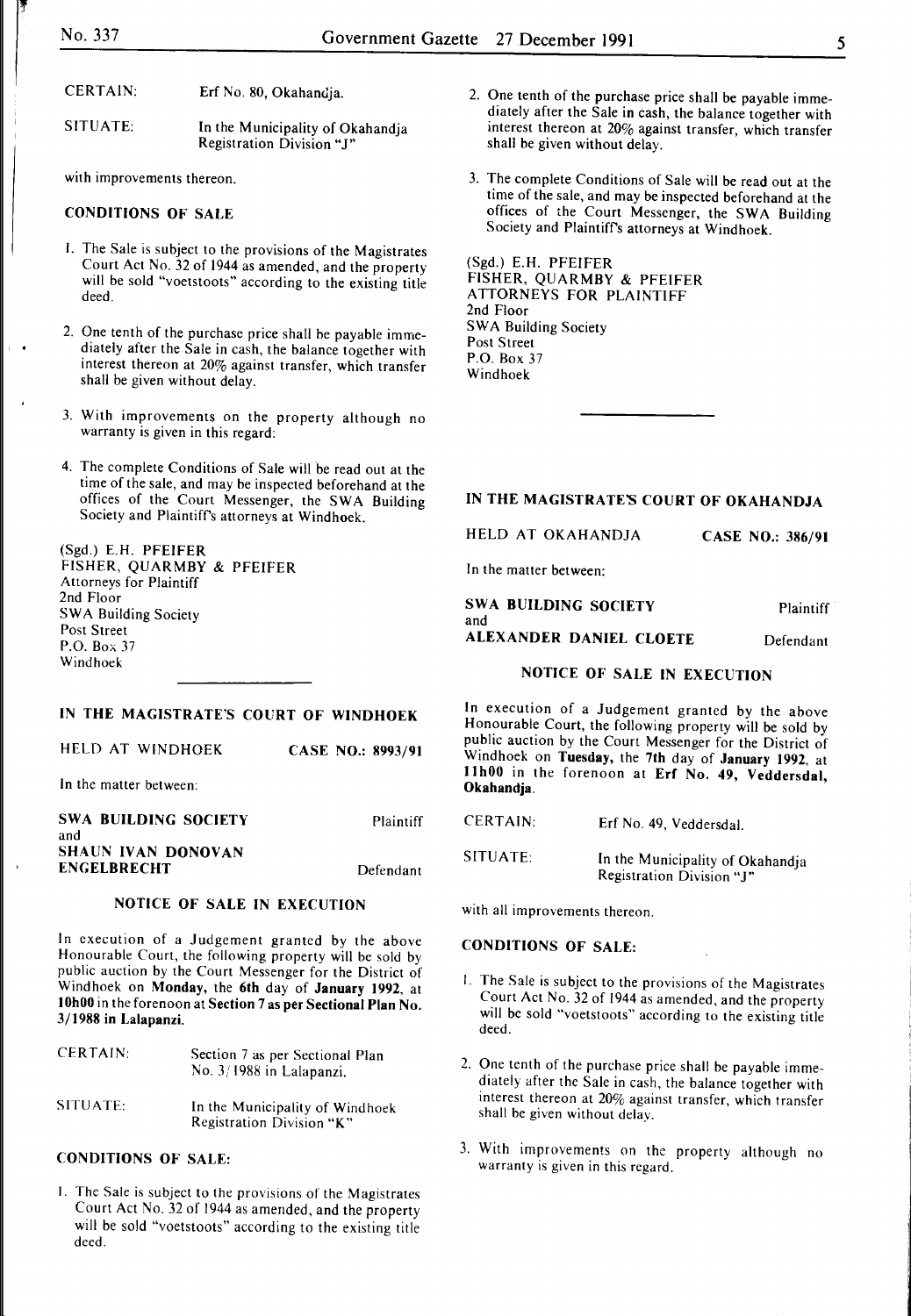4. The complete Conditions of Sale will be read out at the time of the sale, and may be inspected beforehand at the offices of the Court Messenger, the SWA Building Society and Plaintiffs's attorneys at Windhoek.

(Sgd.) E.H. PFEIFER FISHER, QUARMBY & PFEIFER ATTORNEYS FOR PLAINTIFF 2nd Floor SWA Building Society Post Street P.O. Box 37 Windhoek

### IN THE MAGISTRATE'S COURT OF WINDHOEK

HELD AT WINDHOEK CASE NO.: 8567/91

In the matter between:

| SWA BUILDING SOCIETY       | Plaintiff |
|----------------------------|-----------|
| and                        |           |
| <b>JAN ROEDOLF VAN WYK</b> | Defendant |

## NOTICE OF SALE IN EXECUTION

In execution of a Judgement granted by the above Honourable Court, the following property will be sold by public auction by the Court Messenger for the District of Windhoek on Monday, the 6th day of January 1992, at 12h00 in the forenoon at Erf No. 4157, Khomasdal township, (Extension NO.2), Asblom Street, Windhoek.

| CERTAIN: | Erf No. 4157, Khomasdal<br>Township, (Extension No. 2).       |
|----------|---------------------------------------------------------------|
| SITUATE: | In the Municipality of Okahandia<br>Registration Division "K" |

with all improvements thereon.

#### CONDITIONS OF SALE:

- I. The Sale is subject to the provisions of the Magistrates Court Act No. 32 of 1944 as amended, and the property will be sold "voetstoots" according to the existing title deed.
- 2. One tenth of the purchase price shall be payable immediately after the Sale in cash, the balance together with interest thereon at 20% against transfer, which transfer shall be given without delay.
- 3. With improvements on the property although no war; anty is given in this regard.

4. The complete Conditions of Sale will be read out at the time of the sale, and may be inspected beforehand at the offices of the Court Messenger, the SWA Building Society and Plaintiffs attorneys at Windhoek.

(Sgd.) E. H. PFEIFER ATTORNEYS FOR PLAINTIFF 2nd Floor **SWA Building Society** Post Street P.O. Box 37 Windhoek

## IN THE MAGISTRATE'S COURT OF WINDHOEK

| HELD AT WINDHOEK | CASE NO.: 1647/91 |  |
|------------------|-------------------|--|
|                  |                   |  |

In the matter between:

| SWA BUILDING SOCIETY | Plaintiff |
|----------------------|-----------|
| and                  |           |
| FREDDY DIERGAARDT    | Defendant |

#### NOTICE OF SALE IN EXECUTION

In execution of a Judgement granted by the above Honourable Court, the following property will be sold by public auction by the Court Messenger for the District of Windhoek on Monday, the 6th day of January 1992, at 15h00 in the afternoon at Erf No. 1016, Khomasdal township, (Extension No. 10).

| <b>CERTAIN:</b> | Erf No. 1016, Khomasdal,<br>(Extension No. 10).              |
|-----------------|--------------------------------------------------------------|
| SITUATE:        | In the Municipality of Windhoek<br>Registration Division "K" |

with all improvements thereon.

## CONDITIONS OF SALE:

- I. The Sale is subject to the provisions of the Magistrates Court Act No. 32 of 1944 as amended, and the property will be sold "voetstoots" according to the existing title deed.
- 2. One tenth of the purchase price shall be payable immediately after the Sale in cash, the balance together with interest thereon at  $21\%$  against transfer, which transfer shall be given without delay.
- 3. With improvements on the property although no warranty is given in this regard.